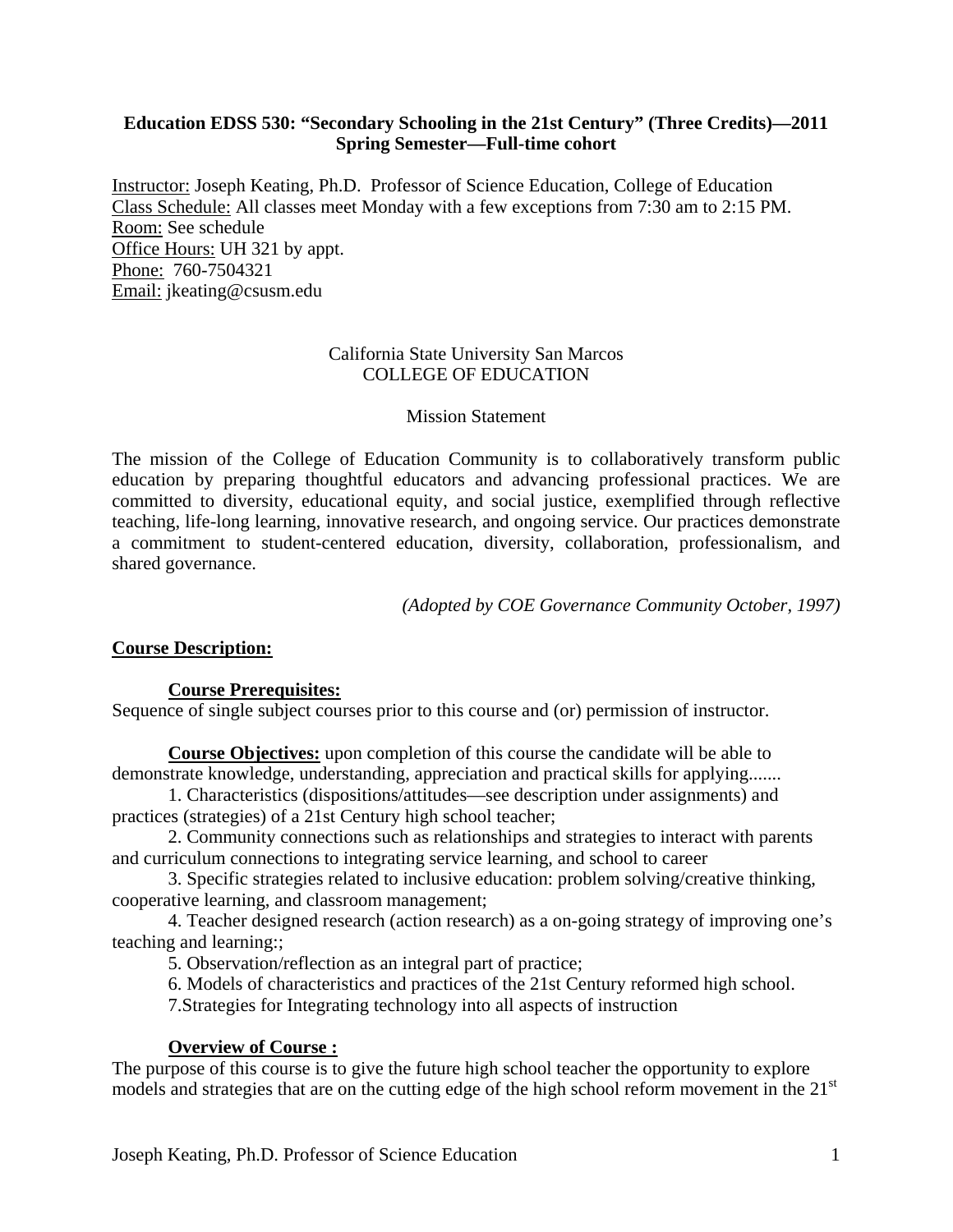Century. Recent reform documents and the textbook with its overarching theme called the "Circle of Courage" provide the framework for the course. This theme is explored using the basic tenet that good teachers and teaching result from the intersection of three key components strong content knowledge, pedagogical skills and appropriate teacher dispositions (attitudes). The intersection of these three components is explored through course topics that integrate theory, research and applications to school field experiences. Assignments connected to these are aimed at linking theory to practice. Consequently, one of the requirements imbedded in these assignments is the expectation that many of them will be completed through exploration at the school sites. As a result of being a active participant in this course and its themes you should expect an increased expertise in the following areas of leadership in school reform: knowledge of effective teacher attitudes/ dispositions, applying action research, applying community /service learning/parental involvement, integration of cooperative learning, applying problem solving, effective use of classroom management techniques. All of the above strategies assume a basic understanding of the processes of curriculum planning including the effective integration of various technologies.

# Required Texts:

*Teaching in Secondary Schools (2005).* 

*Baldwin, Keating and Bachman.* Pearson/Prentice Hall. (**Note: should already be purchased for previous courses)** 

**Rethinking High School—Best Practice in Teaching, Learning, and Leadership** *(*2001) Daniels, Bizar and Zemelman. Heinemann.

# **Additional Readings: recommended but not required**

 (1994). *Second To None: A Vision of the New California High School* (California Task Force)

*The Good High School--Portraits of Character and Culture (Harper)* Sarah Lawrence Lightfoot (1983).

*Classroom Instruction that Works.Research Based Strategy for Increasing Student Achievement (2001)* Marzano, Pickering and Polluck. American Association for Curriculum Development.

# **Summary of classroom and academic norms and expectations**:

- **Grade Sheet:** Specific details of each assignment are included below as well as in the text and will be given in class at the appropriate time: a grading sheet will be used to keep track of these
- **Graduate Level Professionalism:** Expectations are that are assignments will be professionally done (i.e. typed when recommended and at the highest quality level representative of graduate work)
- **Referencing Sources:** Citations should always be used when utilizing information from another source
- **Punctuality and attendance (See COE policy below)**  It is essential to attend all class sessions in that many ideas presented cannot be replicated in abstentia. Consequently, any missed assignments and classes will be excused only for extenuating circumstances. Any assignments that could be made up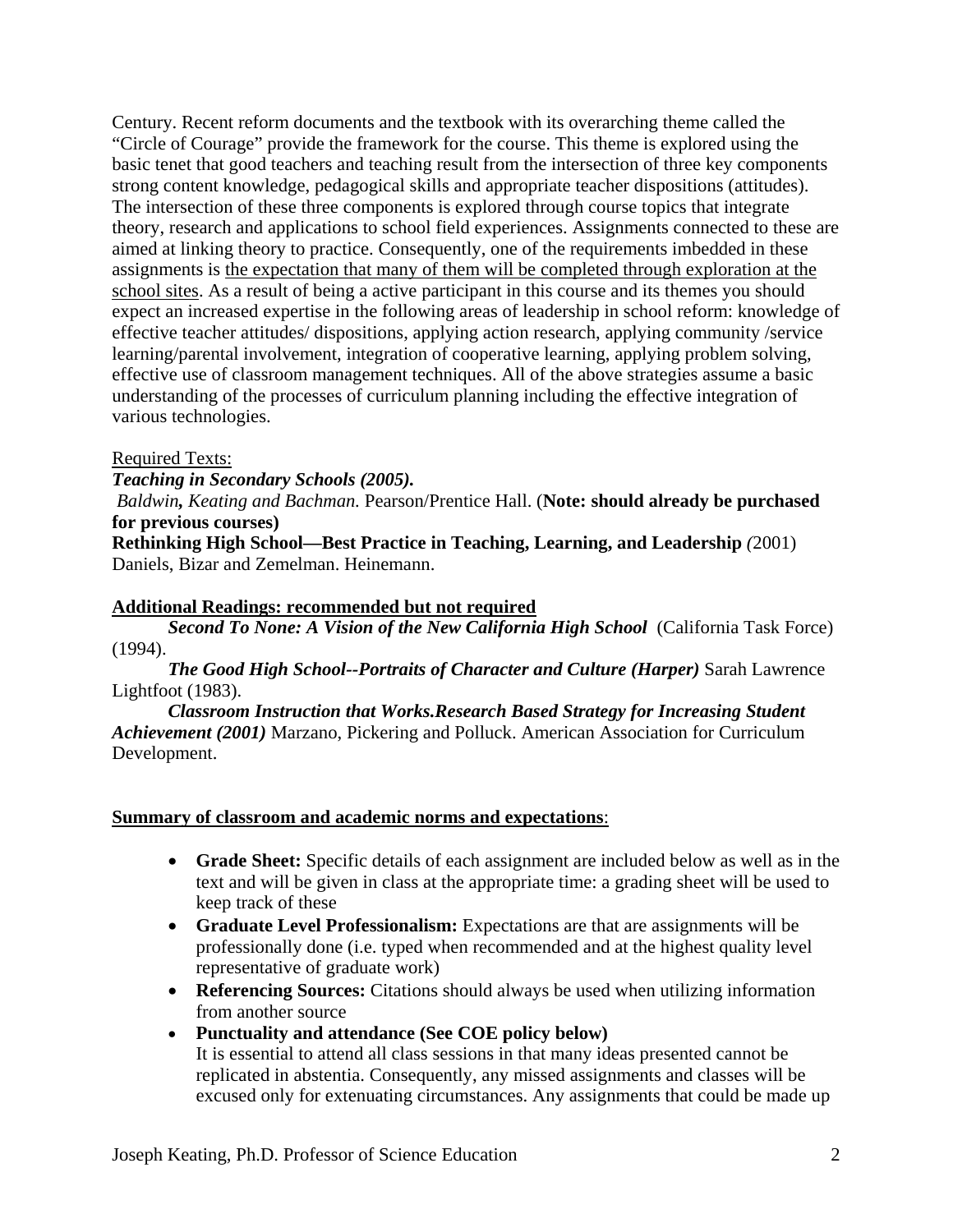due to extenuating circumstances (not all could since they are group and interactive) will only count a maximum of  $1/2$  the possible value since discussion/reflection of these assignments in class is an essential part of the assignment and process. Two missed classes (=one full day) or equivalent can result in one letter grade lower and three missed classes with two letter grades lower. Late arrivals with also are penalized at the discretion of the instructor. More absences than this will result in non-passing of the course. Late assignments will be accepted and graded on the discretion of the instructor.

- **Class participation:** It is expected that as in one's own classroom, to maximize effective learning, students will be focused on the lesson presented, be an active participant and not be multitasking (inappropriate use of computers, side conversations etc)
- **Authorization to Teach English Learners**
- This credential program has been specifically designed to prepare teachers for the diversity of languages often encountered in California public school classrooms. The authorization to teach English learners is met through the infusion of content and experiences within the credential program, as well as additional coursework. Students successfully completing this program receive a credential with authorization to teach English learners.

*(Approved by CCTC in SB 2042 Program Standards, August 02)* 

# **COE Attendance Policy**

Due to the dynamic and interactive nature of courses in the College of Education, all students are expected to attend all classes and participate actively. At a minimum, students must attend more then 80% of class time, or s/he **may not receive a passing grade** for the course at the discretion of the instructor. Individual instructors may adopt more stringent attendance requirements. Should the student have extenuating circumstances, s/he should contact the instructor as soon as possible.

**Students with Disabilities Requiring Reasonable Accommodations.** Students are approved for services through the Disabled Student Services Office (DSS). This office is located in Craven hall 5205, and can be contacted by phone at (760) 750-4905, or TTY (760) 750-4909. Students authorized by DSS to receive reasonable accommodations should meet with their instructor during office hours or, for confidentiality, in a more private setting.

# **CSUSM Academic Honesty Policy**

"Students will be expected to adhere to standards of academic honesty and integrity, as outlined in the Student Academic Honesty Policy. All written work and oral presentation assignments must be original work. All ideas/materials that are borrowed from other sources must have appropriate references to the original sources. Any quoted material should give credit to the source and be punctuated with quotation marks.

Students are responsible for honest completion of their work including examinations. There will be no tolerance for infractions. If you believe there has been an infraction by someone in the class, please bring it to the instructor's attention. The instructor reserves the right to discipline any student for academic dishonesty in accordance with the general rules and regulations of the university. Disciplinary action may include the lowering of grades and/or the assignment of a failing grade for an exam, assignment, or the class as a whole."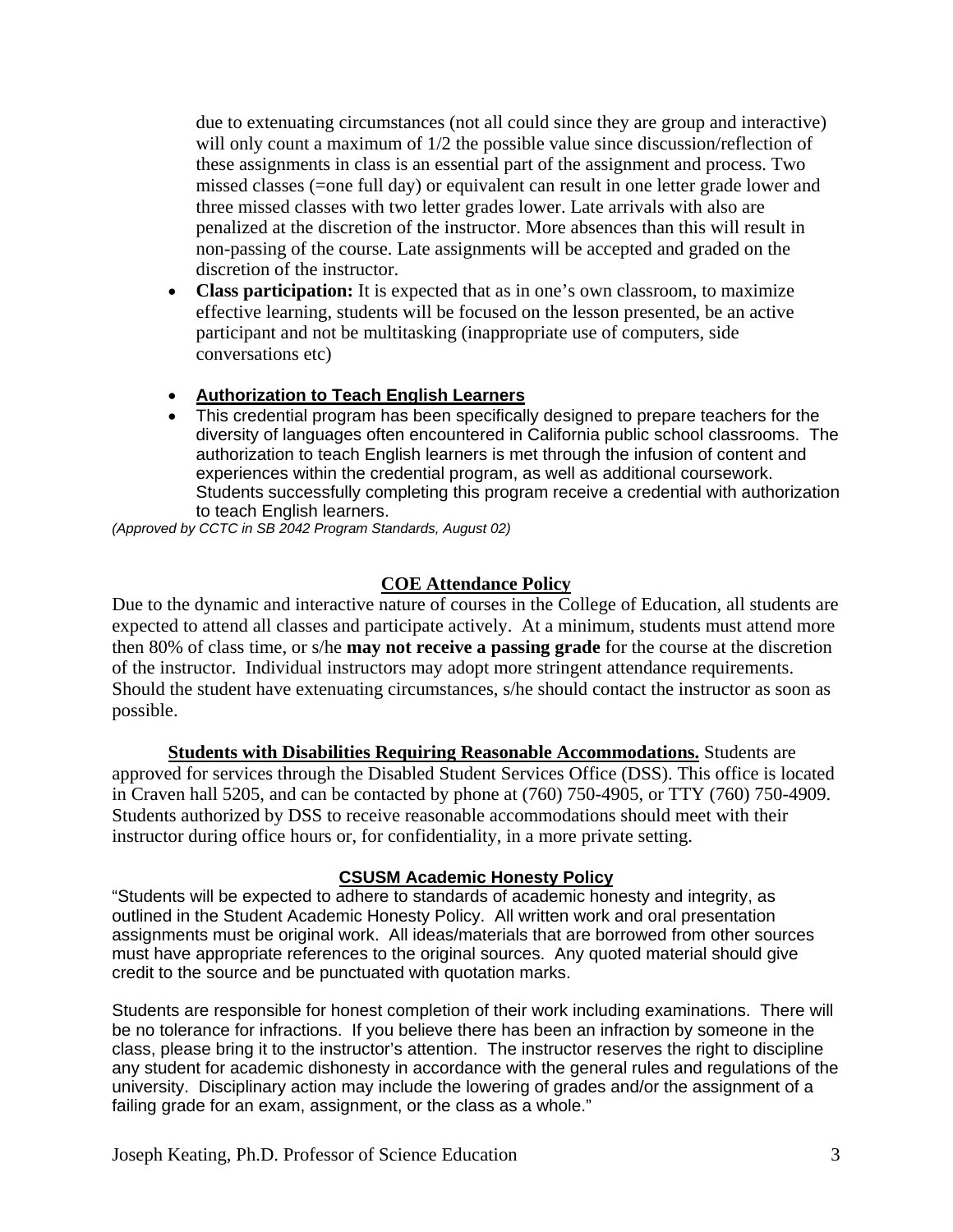Incidents of Academic Dishonesty will be reported to the Dean of Students. Sanctions at the University level may include suspension or expulsion from the University.

#### **Plagiarism:**

As an educator, it is expected that each student will do his/her own work, and contribute equally to group projects and processes. Plagiarism or cheating is unacceptable under any circumstances. If you are in doubt about whether your work is paraphrased or plagiarized see the Plagiarism Prevention for Students website http://library.csusm.edu/plagiarism/index.html. If there are questions about academic honesty, please consult the University catalog.

#### **All University Writing Requirement**

This course will require a number of written assignments both formal and informal to model two aspects of written assessment (formative and summative). These include for quickwrites, reading logs, final individual and group reports . This will more than satisfy the minimum university requirement of 2500 words per course.

#### **Course Topic/Activity Schedule/Calendar and Related Assignments:**

#### **Week #1 Class #1-2 (Monday January 24)** Topics/Activities:

Orientation:

1) Graphic Organizer overview of the course (Six strands of Reform from Second to None)

2) Introduction to Cooperative Learning through Communication Skills Games #1 (Verbal/Non-Verbal Communication: Teaching Language protocols);

3) Introduction to Inquiry/Problem Solving through Problem Solving Skills Game #1 (Gum Drop Towers: Generic Problem Solving Model);

4) Syllabus/text/assignments/grade sheet considerations

5) Teacher Dispositions (revisit)

6) Directorships (revisit)

#### **Assignments due for next class (Monday January 31: Class #3-4):**

- 1) Assignment #9: Rethinking High Schools: Start Reading introduction and final chapter( Graduation), (Ch 1 and Ch 13 respectively) and the chapter you are assigned to Jigsaw from "Rethinking High Schools (Best Practices High School = BPHS)" (two Reading Logs due: i.e. one for the Ch 1 and 13 (combined) and one for the jigsawed chapter). Meet with assigned expert group (those who have read the same assigned chapter) prior to class to prepare a 5-7 minute overview presentation and one page handout/summary of that assigned chapter for your classmates.
- 2) Read syllabus: note questions, clarifications
- 3) Read the Forward (Circle of Courage) and Chapter 1 of TSS: Respond with a one page reading log to this question: What are some ways I could incorporate each of these four ideas of this chapter (action plan) into my own subject matter curriculum and my personal teaching strategies: 1) circle of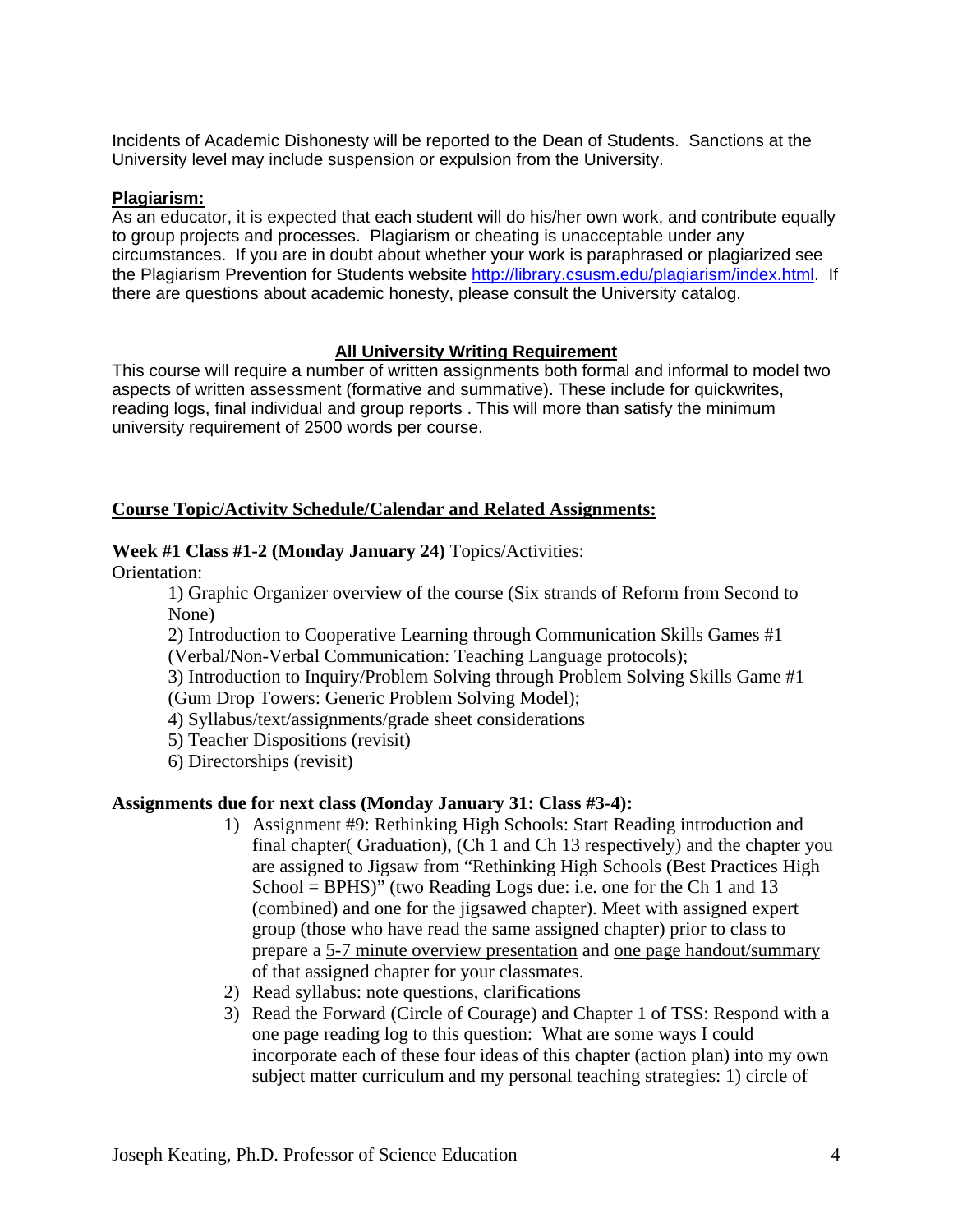courage; 2) Educational reform ideas; 3) personal philosophy of teaching and 4) teaching dispositions.

# **Week #2 (Monday January 31 Class #3-4):** Topics/ Activities/Review

- 1) Discussion of ideas from Secondary Reform from Forward and Chapter 1 of TSS:" Second to None"/"Breaking Ranks" and "What really Matters" and "Circle of Courage"
- 2) Video "Schools that Work" Part 1 and "Second to None"
- 3) Group presentation" Rethinking High Schools (BPHS)" Jigsaw Activity #9
- 4) Questions on Syllabus/Grade sheet
- 5) Closure/Questions Quick write/ Next time

# **Assignments due next time (February 7) :**

- **1)** Read in TSS: Chapter 6 Cooperative Learning (reading log: Respond to this prompt: From your own personal experiences both in courses and as a teacher in school, what are the challenges to using cooperative learning and explain how you would overcome these by mapping a strategy to incorporate it into your own classes.
- **2)** Read Ch 3 pp 71-77 in TSS on Action Research (reading log: respond to this prompt: What are the challenges for a classroom teacher to use action research ? Cite an example of how you could have used it last semester to address a specific issue you had during CP1.

# **Week #3 (Monday February 7: Class #5-6)**

- 1) Introduction to the teacher as a researcher (action research): "Group Ethnographic Study" (see assignment # 4): presentation/paper due: Week # 6
- 2) Discussion of reading logs from Ch 3 on Action research
- 3) Cooperative Learning Communication Skills Game #2 Epstein's Five Stage Rocket (cooperative learning social protocols)
- 4) Discussion of reading log response from Chapter 6 in TSS ( introduce top ten strategies for effective implementation and increasing achievement through Cooperative Learning). In class assignment: In subject matter teams: Plan and present a short lesson that incorporates many of these top ten cooperativelearning strategies.
- 5) Video "Schools that work" Part 2
- 6) Planning time for Ethnographic Study group presentation (decide when and what types of data you will collect and who will do it)
- 7) Closure/Questions/Quickwrite/ Next time

# **Assignments due next time (February 14):**

1) In TSS Read Ch 4 pp.86-99 (Introduction to divergent questioning techniques and the Inquiry Problem Solving Model). Respond to this prompt: After reading this section: Outline a specific lesson that incorporates problem solving/critical thinking in your subject area that as a minimum includes the following: 1) standard/objective; 2) activity; 2) timeline; 3) specifics on how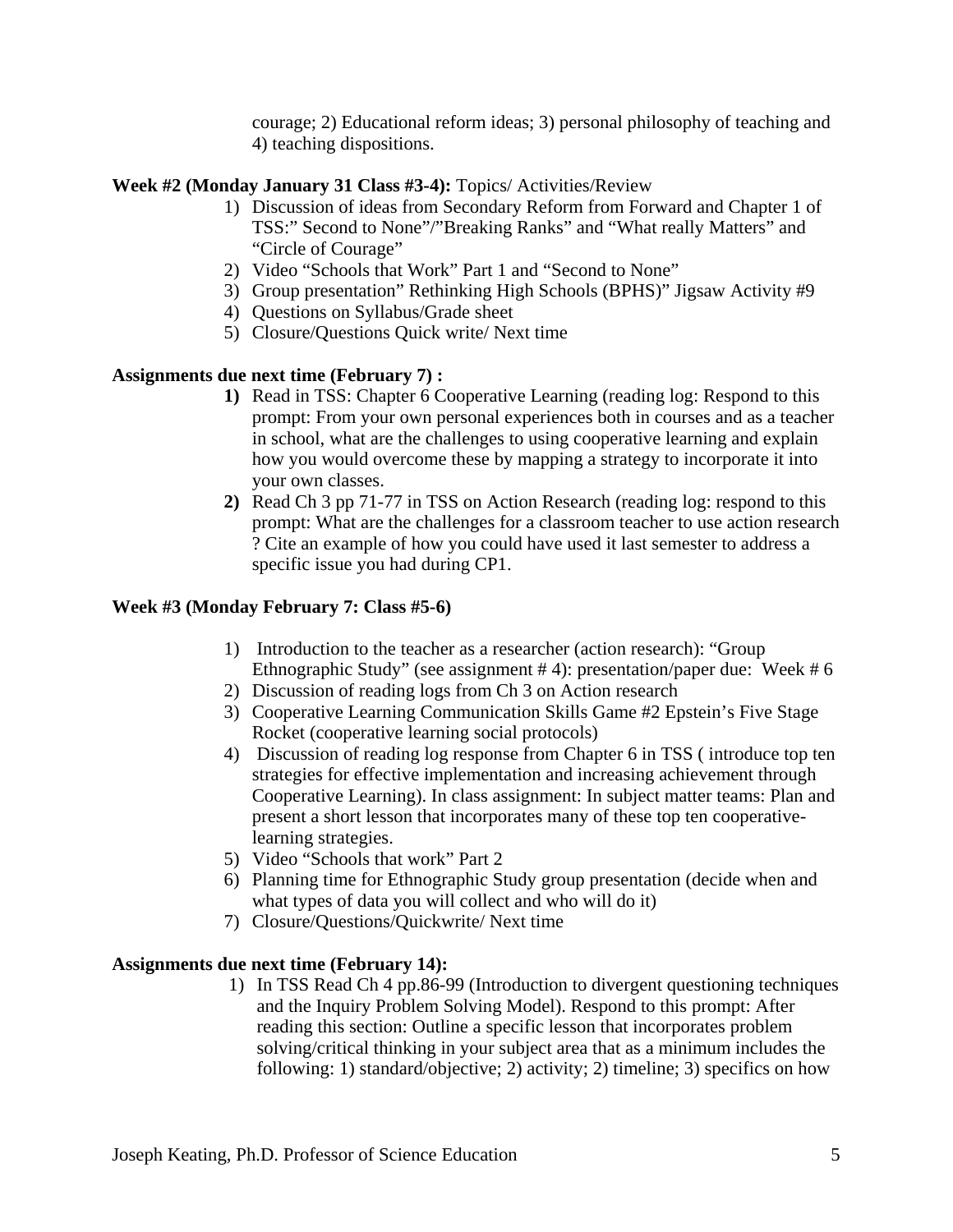to integrate cooperative learning; 4) formative and summative assessment (s) Assignment #11

2) Plan a half day school site visit for your team ethnographic study

# **Week #4 (Monday February 14 # 7-8) Class will start at 11:30-2:30 to allow for AM visit to school site**

**1)** Inquiry / Problem Solving/ Model to Solve Problems Example #2 Superlinks (will be done in-class)

2) Integrating Problem Solving into a Discipline area (Assignment #11) In subject matter groups discuss the lesson you personally have prepared and select one from your team that you can enhance and present to the whole class. This 5-7 minute presentation should include as a minimum: an overview/description of the logistics of an activity/lesson plan that integrates using both strategies of problem solving (inquiry) and cooperative learning that you could apply within your own discipline. The lesson idea should include an objective/standard(s), activity, logistics, and assessment.

3) Closure/Questions/Quick write

4) Off campus School site visit for Ethnography study (7:30-1130)

# **Assignments due next time (February 21):**

 extent and richness in the involvement of parents? 1) Read Ch 10 in TSS on incorporating community resources (reading log) Prompt: 1) Specifically within your discipline: How would you integrate the ideas from this chapter to incorporate using service learning/internships; 2) What ideas suggested in the reading were did you see utilized with parents during beginning CP1? 3) What strategies will you use to improve both the

# **Week #5 (Monday February 21 #9-10) Topics/Activities/Review**

- 1) Service Learning Project Overview/ explanation Assignment #6 Due: Week # 8 (note this assignment is integrated with the course on Interdisciplinary Curriculum)
- 2) Discussion of prompts from Ch 10 (Parent Involvement and Community Service-Learning)
- 3) Video: "Schools that work" Part 3
- 4) In class time to meet/plan and prepare for Assignment # 6 Service-Learning/Action Research Plan
- 5) Guest Speakers: Applying Service Learning and Action Research into the Classroom (Tom Straithairn, San Marcos High School)
- 6) Closure/Questions/Quick write

# **Assignments due next time (February 28):**

1) Complete written executive overview and prepare for 10 minute Ethnographic Study presentation

Model would you like to incorporate during CP2? 2) Read in TSS Ch 9 Classroom Management (Reading log): Respond to this prompt: What major problems or issues did you have related to CM during CP1? How did you respond to them? What ideas from the Compassionate Discipline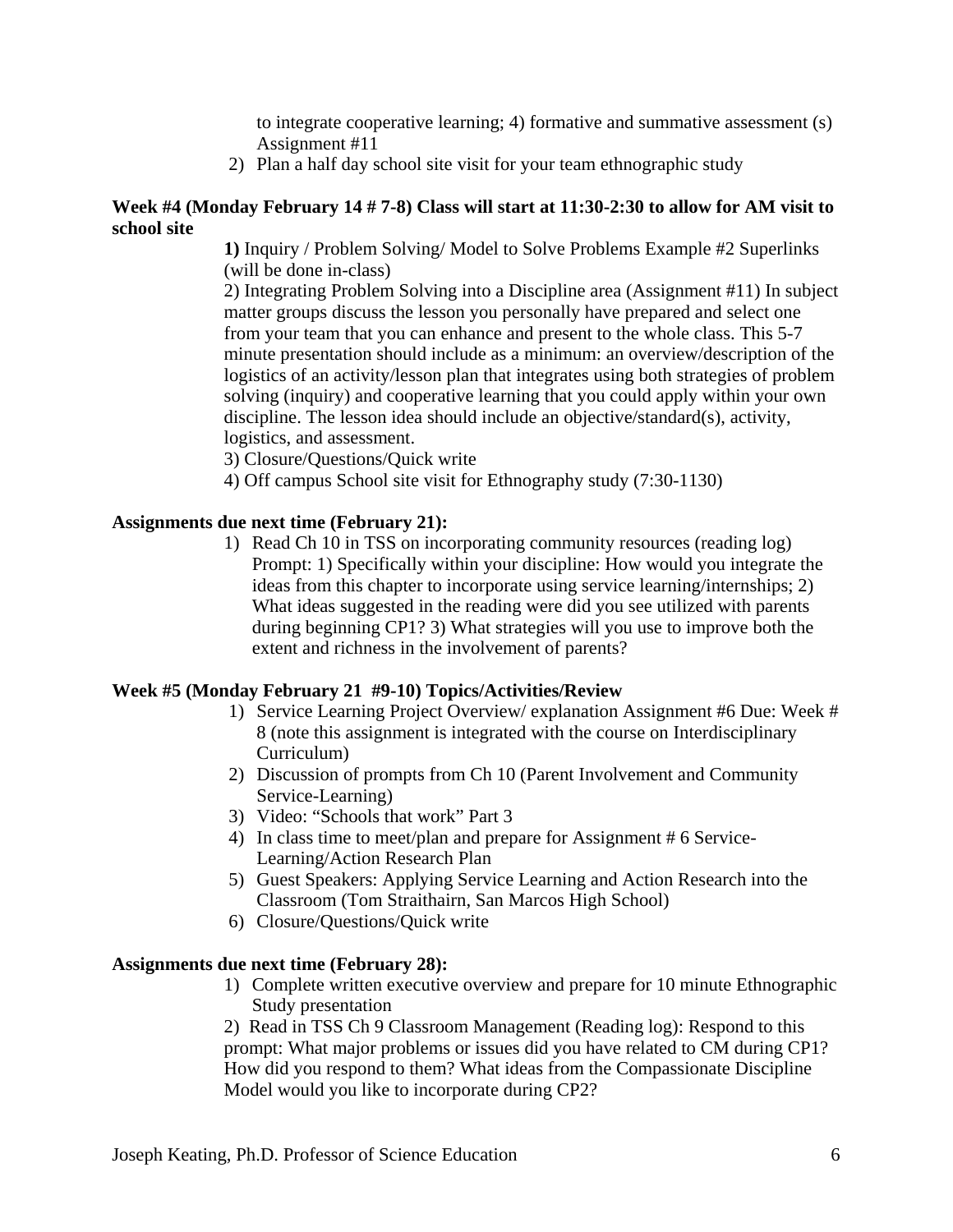# **Week #6 (Monday February 28 #11-12)**: Topics/Activities/Review

- 1) Ethnography Study presentation and executive report (10 minutes max.)
- 2) Cooperative Learning Communication Skills Game #3 (Leader of the Pack):
- 3) Summary/ Review/Questions on Cooperative Learning
- 3) Discussion of prompts from Ch 9 (CM)
- 4)) Introduction to Classroom Management Discussion of Ch 9 Part 1:
	- a) Overview of models
	- b) Compassionate discipline model (Level 1-3)
- 5) Closure/Questions/Quick write

# **Assignments due next time (March 7):**

- **1)** Prepare in a small group role-playing scenario for one of the classroom management issues from Ch 9. This should be 1-3 minutes long.
- **2)** Do a one period formal observation in your subject area regarding Classroom Management strategies. Identify what you consider effective and ineffective strategies for CM and suggestions for improvement.

# **Week #7 (Monday March 7 #13-14)** Topics/Activities/Review

1) Meet in subject matter teams to discuss outcomes from your individual observation on CM. Prepare a short overview/summary of findings based on the group discussion and present them to the whole class.

2) Team presentation of simulations of common discipline problems per text. Ch 9 (in class)

3) Classroom Management: Ch 9 Part 2—Bullying and other severe discipline issues (Compassionate Discipline Levels 4-5)

4) Closure/Questions/Quick write

# **Assignments due next time (Tuesday March 14):**

- 1) Group presentation and written report of Assignment #6 Service-learning/ action research project proposal (10 min. per site)
- 2) Final Exam (revisit original graphic organizer and revise and extend in class)

# **Week #8 (Tuesday March 10)** Topics/Activities/Review

**1)**) Assignment #6 Group presentation and written report on service-learning/ action research project proposal (10 min. per subject area)

- 2) Final grade sheet completion
- 3) Instructor evaluations
- 4) Course final exam (Assignment #12)

# **Brief Synopsis of each assignment:**

# **#1 Teacher Dispositions (formative evaluating will be discussed in class):**

A variety of practitioner and university research suggests the importance of linking affective objectives (feelings, attitudes, values, and social behaviors) to all cognitive objectives (mental operations, content knowledge) in all subject areas (Roberts and Kellough, 2000). Krathwohl, Bloom and Masia (1964) developed a useful taxonomy for teachers to use in defining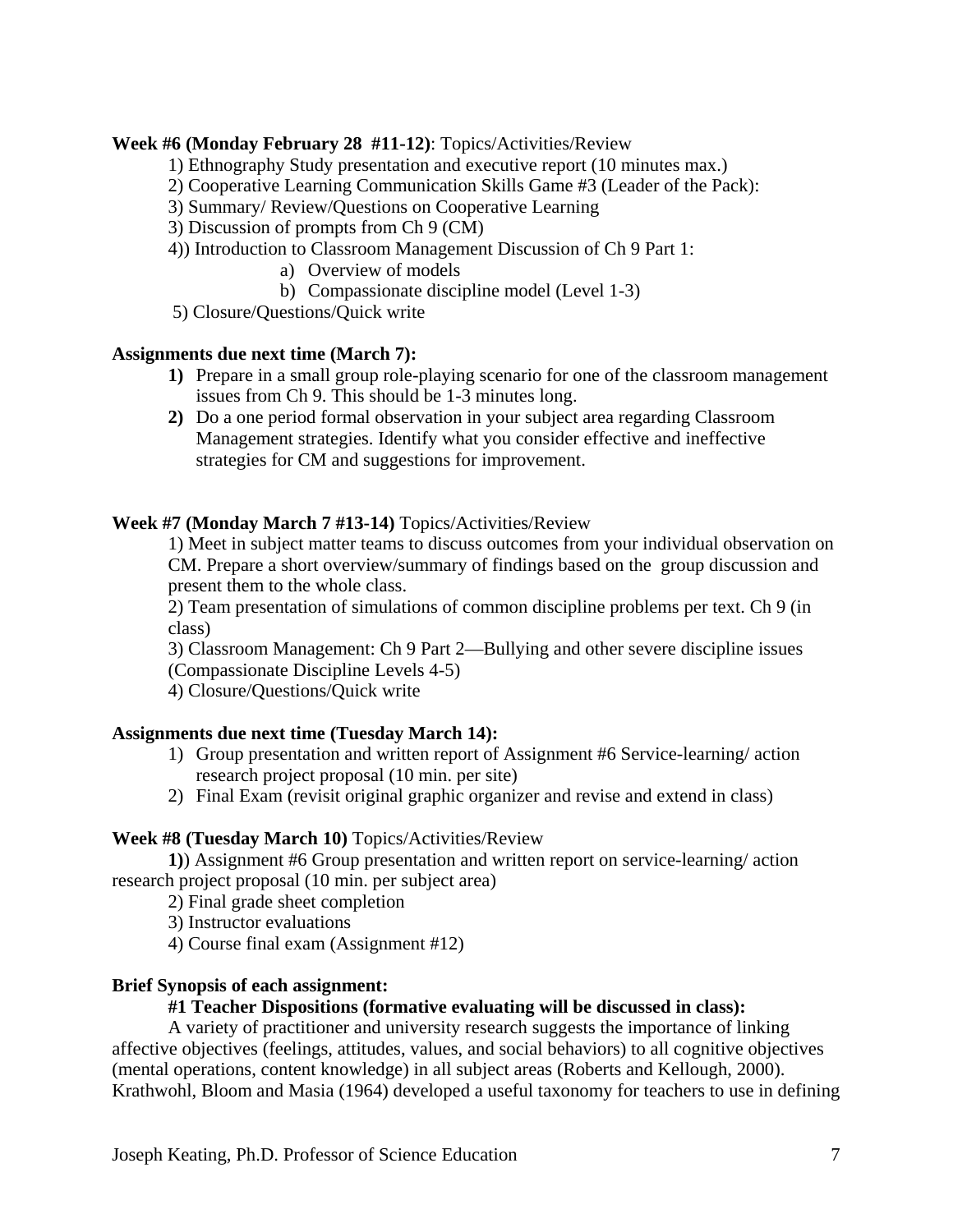and implementing affective objectives. These student behaviors are hierarchical from least internalized to most internalized: 1) receiving; 2) responding; 3) valuing; 4) organizing; 5) internalizing and acting. There is a correlation between students' academic success and the degree to which teachers incorporate these affective objectives (Roberts and Kellough, 2000; Baldwin, Keating and Bachman, 2003).

In order for teachers to facilitate and integrate these affective expectations into their own teaching, it is essential that they demonstrate corresponding personal attributes (characteristics, qualities) in their own learning. In light of this, it is critical for pre-service teachers to be given an overall dispositional model (a range of these personal attributes) that can be used by them, as future teachers, and that illustrates the importance of and encourages the practice of these attributes. This dispositional model generally reflects the high expectations of quality teaching such as enthusiasm, positive attitudes, positive interactions and supportive interpersonal relationships within the teaching environment. In summary, there is a general consensus within the educational community that these attributes are considered highly desirable professional qualities in teachers (with an obvious range of individual manifestations) that will assist in promoting successful teaching and learning outcomes (Stone, 2002; McEwan, 2002; Dewey, 1910**).** 

#### **Scoring Criteria**

Each of these seven attributes will be scored on a 4-point rubric and then averaged (to be 10% of the course grade). Demonstrated improvement for an individual in any area will be used as a strong consideration in the scoring of these attributes. Peer input and intermediate conferences will assist in formative assessments.

4 = Exceeds **expectations:** Student has demonstrated an especially high level of functioning with respect to this attribute (no sub par examples)

3 = Meets **expectations:** Student has demonstrated an acceptable level of functioning with Respect to this attribute (some qualities may be high while others are more limited; while there is room for continued growth, this student is generally solid; no concerns exist)

2 = **below expectations**: Student has demonstrated inconsistent levels of functioning with respect to this attribute; the student is on his/her way to meeting expectations, but needs time or a conscientious focus on this attribute in order to do so (numerous limitations or examples noted) 1 = well **below expectations**: Student has demonstrated a low level of functioning with respect to this attribute (serious overall limitations noted in this area)

## **Generally Accepted Attributes of Highly Effective Teachers (As seen in pre-service programs)**

(Roberts and Kellough, 2000; Stone, 2002; McEwan, 2002; Baldwin, Keating and Bachman, 2003; Johnson and Johnson, 1994; COE Mission Statement, 1997)

The following will be used as a guideline to assess the level of attainment (and progress) in demonstrating these attributes.

1) **General classroom attendance, promptness, and participation:** is on time, respects time boundaries (breaks, etc.), regularly attends class, and actively participates.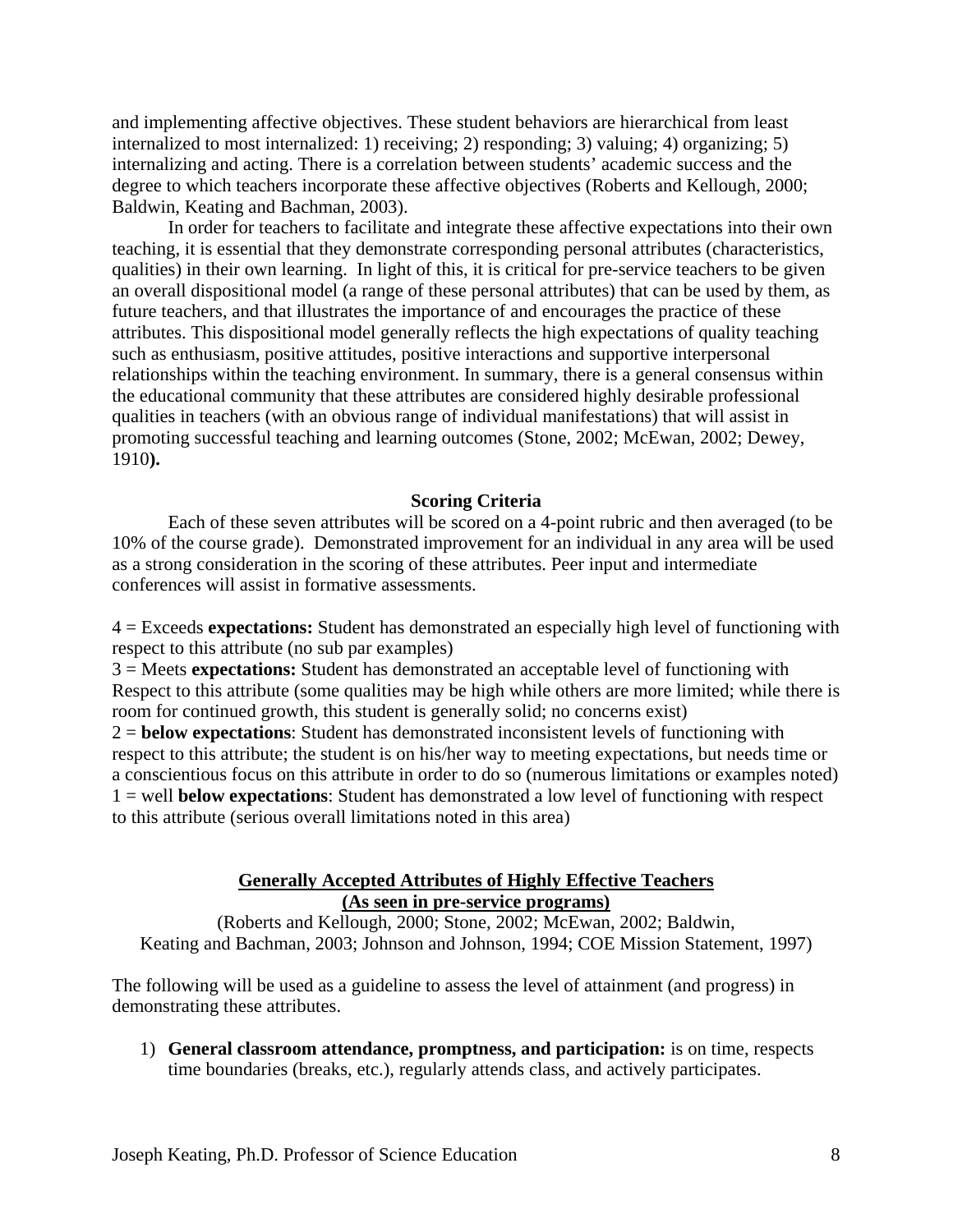- 2) **Attention to classroom discussion protocols** (per Epstein's Five Stage Rocket)**:**  respects time limitations, recognizes and respects the perspectives of fellow classmates, gives wait time, listens actively, uses non-interruptive skills, mediates disagreements by working to understand others' perspectives and finding common ground, genuinely encourages all to participate.
- 3) **Social and cooperative skills (as illustrated in cooperative projects)**: assumes responsibility of one's roles, is open to consensus and mediation, effectively communicates ideas, attends group meetings, is dependable, respects others' ideas, expects quality work from self and colleagues, manages time effectively, uses organizational skills and leadership skills, is assertive but not aggressive, uses reflection as a means of evaluation, motivates and offers positive reinforcement to others.
- 4) **Attention to assignments:** meets time deadlines, produces quality products, responds cooperatively to constructive criticism, uses rubrics or other stipulated criteria to shape an assignment, prioritizes tasks and performs/supervises several tasks at once.
- 5) **General classroom demeanor:** is professional, creative, kind, sensitive, respectful, has a sense of humor, is supportive of fellow classmates and instructors; recognizes others' perspectives as valid and works to include all "voices" in the classroom; is aware of and responsive to issues and behaviors that might marginalize colleagues in the classroom.
- 6) **Flexibility:** is responsive when reasonable adjustments to the syllabus, curriculum, schedule, and school site assignments become necessary (common to the educational arena); can work through frustrations by problem-solving with others and not letting emotional responses dominate or impair thinking; "bounces" back easily; can work calmly under stress.
- 7) **Openness to and enthusiasm for learning:** can engage with a variety of educational ideas with an open mind and a sense of exploration; demonstrates passion for and metacognition of learning across the curriculum and within discipline areas; takes advantage of learning opportunities and seeks out additional opportunities for learning.

**#2 Problem Solving (Competitive/Non-competitive Model):** the value of problem solving is demonstrated and discussed through two open ended problems completed in class: Gum Drop Towers and Superlinks. These will model the competitive-non-competitive model that can be effectively applied to a high school classroom. In addition, this will be linked to a later reading assignment (In TSS, Keating, Baldwin and Bachman on Inquiry Bases learning), which will ask the student teams to design their own example of a problem solving assignment within ones discipline. Description/ details will be provided in class.

**#3 Cooperative Learning Simulation Games:** Three classroom simulation games will be demonstrated and completed in class that will assist in developing those skills and protocols essential to working effectively in a cooperative team both as a participant during this program and with one's own students. These are called: Epstein's Five Stage Rocket, Verbal –Non-Verbal Communication and Leader of the Pack. Description/ details will be provided in class.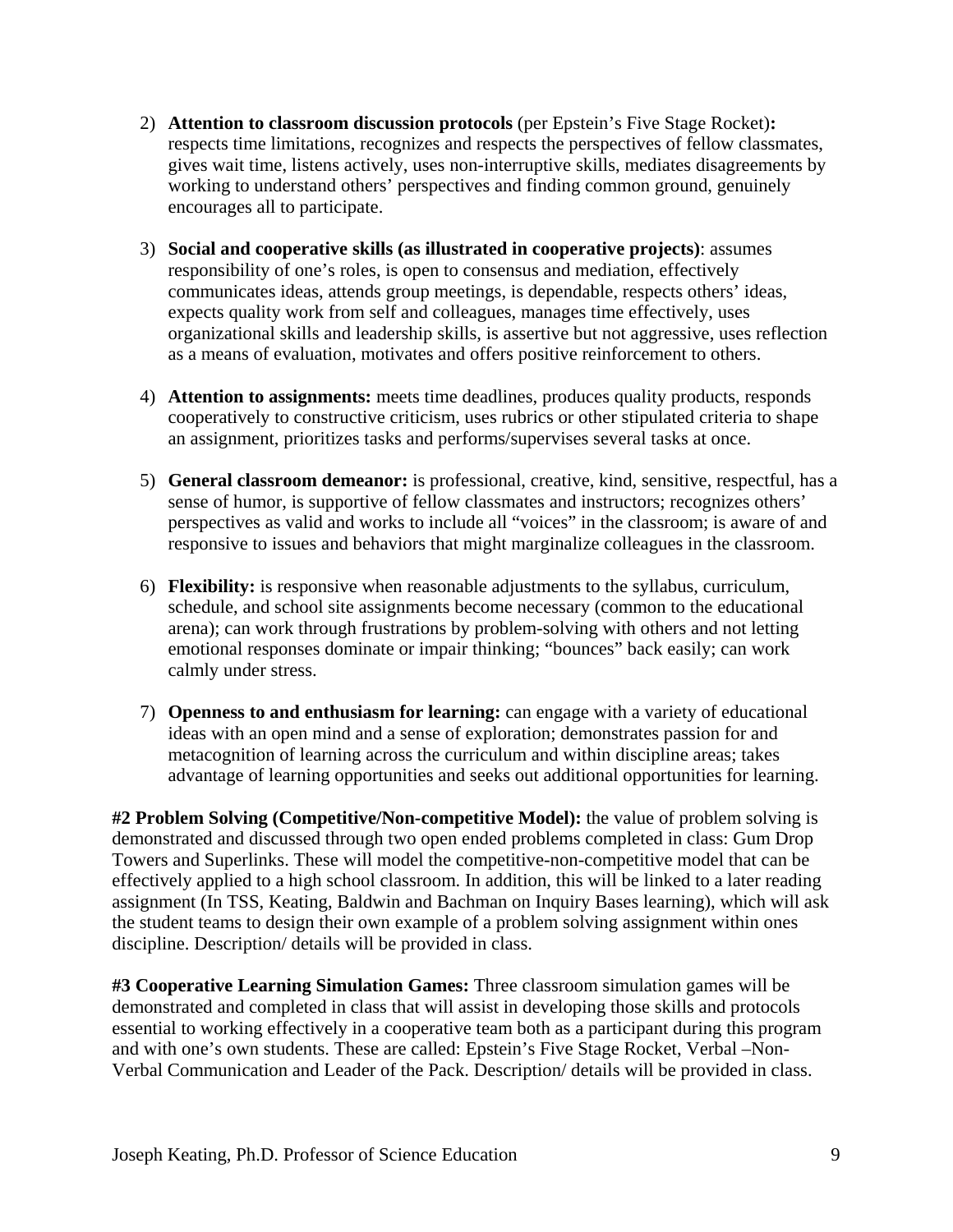**#4 School Ethnographic Study Presentation:** Students will select a school site and as a team design a plan to visit the site in order to collect data and information from a variety of sources that might include: interviews, observations, documents, surveys, video/still photography etc. Using this information they will present a cohesive ethnographic overview of that school site for other members of the class. This presentation (both written and oral) has the multiple purpose of: jigsawing information about areas schools and introducing the student to the process and value of ethnographic and (or) action research. Other assignments will build on this foundation of the teacher as researcher model including the Borich Observational Study and the Action Research curriculum design as part of the Service-learning project. Description/ details will be provided in class.

**#5 Reflective Reading Logs and (or) Prompts:** Students will reflect on a variety of reading assignments and respond with either a written reading log (description details provided in class) or as a response to a prompt associated with that reading (description details provided in class). Rubrics will be used to evaluate student responses to the reading logs and a variety of assessment techniques will be applied to the prompts---besides providing a way to evaluate your work this will model evaluative techniques that can be applied to your own students readings/writings.

#### #6 **Service Learning/Action Research Project oral presentation**:

In EDSS 541 students have developed Interdisciplinary Curriculum that focuses on the use of service-learning. The final outcome of this assignment in EDSS 541 will be a group or individual oral presentation and written report that includes a curriculum plan for effectively implementing three critical aspects service learning (curriculum connections and service to the community). An important aspect of any curriculum project is an effective, objective mechanism that would evaluate it (action research proposal). A model for action research was introduced in Assignment #4 Ethnographic Study. Student teams will develop a short oral presentation of a proposal to effectively evaluate the ITU Service-learning curriculum developed in EDSS 541. Description of the details will be provided in class.

**#7 Attendance/Participation:** see Teacher dispositions and attendance expectations: note penalties for excessive absences or tardies.

## **#8 A and B Applying the Compassionate Discipline Model:**

**8A Observation of Classroom Management Skills.** This assignment builds on skills and knowledge in the area of teacher-research (action research) applied and integrated in the School Ethnographic Study (#4) and Service-learning/Action Research Project (#6). In this assignment the student will have the opportunity to do one observation/data collection exploring the classroom management techniques. From a minimum of one observation, the student will list the effective and less effective strategies observed. These individual observations will be discussed in subject matter teams and a summary/overview presented by each subject matter team in class.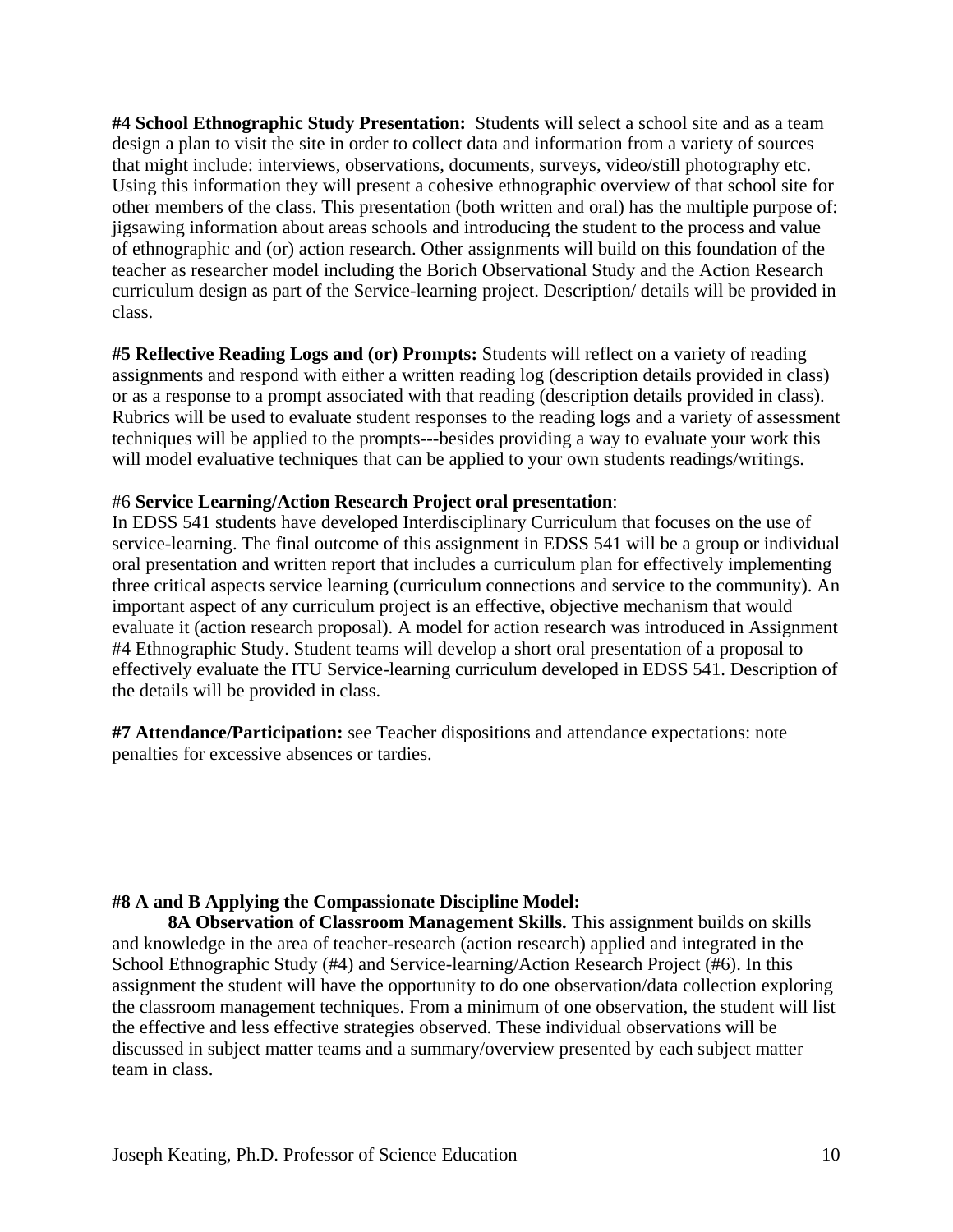**8B Constructing a role playing scenario illustrative of common issues management issues in Secondary Schools.** Teams will construct a short role-playing scenario that demonstrates one of the common CM problems discussed in Ch 9 of TSS. The scenario should identify the problem and pose potential solutions using the ideas from the Compassionate Discipline Model. A short discussion period will follow the presentation of the scenario.

#9 **Jigsaw text by Daniels et al: "Rethinking High Schools (Best Practices)"**: This assignment models the Jigsaw 2 model per Slavin (1995). Students will read the introductory and final chapter plus one assigned (jigsaw). They will meet with others that have read the same (expert group) and make a short oral presentation to the whole class (main group) in order to "teach" and evaluate the understanding of the concepts found in the assigned chapter. The purpose of this assignment is to: 1) model Jigsaw 1 and 2; 2) demonstrate/ model a method of making students responsible for learning and then teaching concepts to fellow students; 3) a model to overview large amounts of information in a relatively short time frame.

**#10 Quickwrites:** An effective authentic evaluation method for the teacher and the student to determine what has and what has not been learned. At the conclusion of some classes students will be asked to write a brief overview of: 1) what they learned in class that day; 2) what questions they need answered; 3) general comments (mechanism to thank teacher or ask for assistance). The instructor can use the student responses to this Quickwrite as a basis to review the last class, answer common questions (in class) or specific questions to the individual student (on the paper).

#11 **Problem Solving/Creative Curriculum:** Students will have practice with two simulations of a problem solving model i.e. Gumdrop towers and Superlinks. Using this as a model they will design and share examples of lesson plans that incorporate elements of open ended problem solving (critical thinking, higher order thinking etc.) in their own subject areas and present them in class.

**# 12 Final Summative Exam of the course:** Using an authentic assessment technique (Graphic Organizer) the students will complete comprehensive understanding of what they learned and can apply from this course.

accountability. It is directly linked to the teacher dispositional assignment (#1). **#13 Directorships: (optional extra credit)** Students will select classroom specific roles/responsibilities, assuming the leadership for the year in assisting all members of the cohort in some educational or social function. Specific details and available directorships will be discussed in class. This assignment has multiple purposes all readily transferable to the high school classroom setting that include teaching responsibility, leadership and social accountability. It is directly linked to the teacher dispositional assignment (# 1).<br>Joseph Keating, Ph.D. Professor of Science Education 11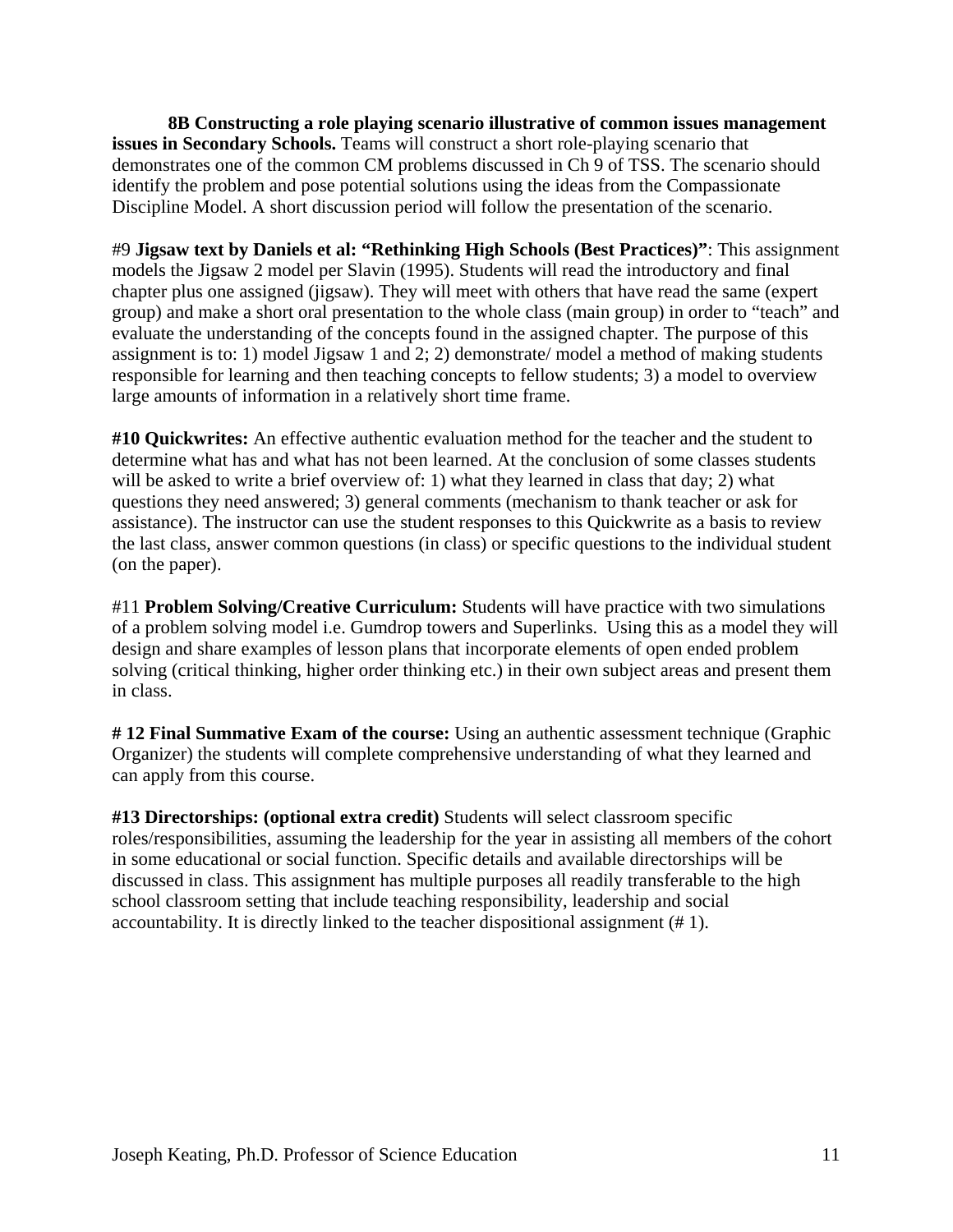# **Point Values of Assignments (see also grade sheet)**

- **1)** Teacher Dispositional Skills Formative Assessment (Instructor, Student and Peer input) (5 pts.)
- **2)** Problem Solving: (Gum Drop Towers or Superlinks) (5 pts.)
- **3)** Cooperative Learning Simulation Games (three) (15 pts)
- 4) School Ethnographic Study Group Presentation (20 pts.)
- 5) Reflective Reading Logs and Prompts 3pts each (24 pts.)
- 6) Service Learning/Action Research Project oral presentation (10 pts.)
- 7) Attendance/Participation (48 pts.)
- 8) A Classroom Management Research Classroom Assignment (5 pts.)
- 8) B Role-playing common classroom management issue (5pts)
- 9) Jigsaw on "Rethinking High Schools (Best Practices)" (10 pts.)
- 10) Quick writes (5pts.)
- 11) Problem Solving Team Lesson Presentation (10 pts)
- 12) Final Exam (20 pts)
- 13) Directorship (extra credit 5 pts.)

Total  $= 182$  pts. Possible

#### **Grading Scale**

All students must maintain a B average in the credential program and obtain a grade of no lower than C+ in any individual course in order to receive credit for that course. Note attendance policy: excessive absences (non-extenuating circumstances) will result in the following grade reductions:  $(2 =$  one grade lower;  $3 =$  two grades lower; more than  $3 =$  non passage of course)

 $A = 90-100 (97-100 A+)$  $B = 80-89(87-89 B+ )$  $C = 70-79(77-79 C+ )$  $D = 60-69$  $F = < 60$